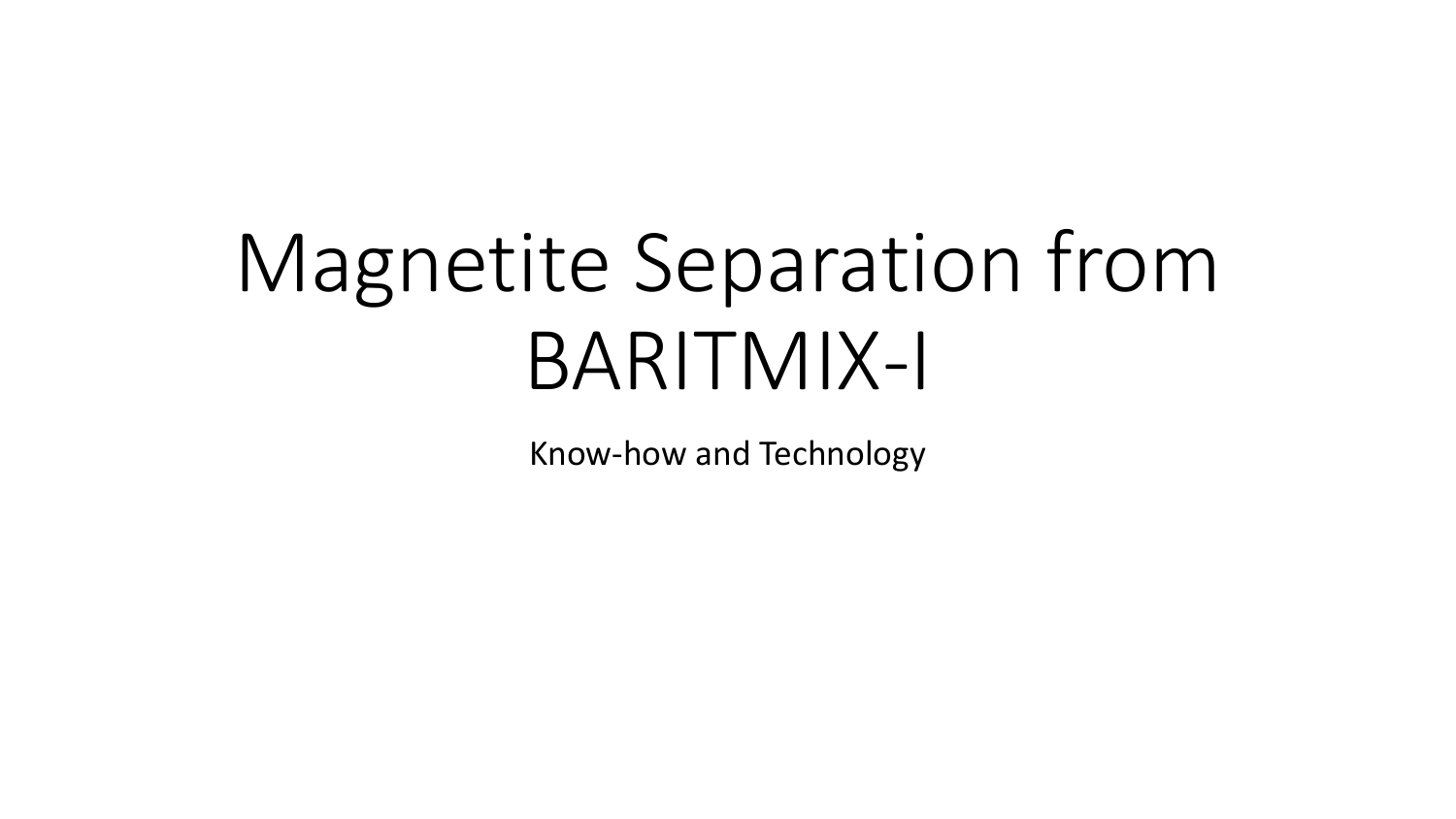### Baritmix-I Mineral Composition

The primary target of the know-how is to produce high Magnetite and Hematite containing concrete additive products.

These products increase volume specific wieght of concrete without unsing any metallic particles like iron shrots, lead particles, other minderal that do nto integrate into the concrete structure and their distribution may get inhomogenerous during processing of concrete.

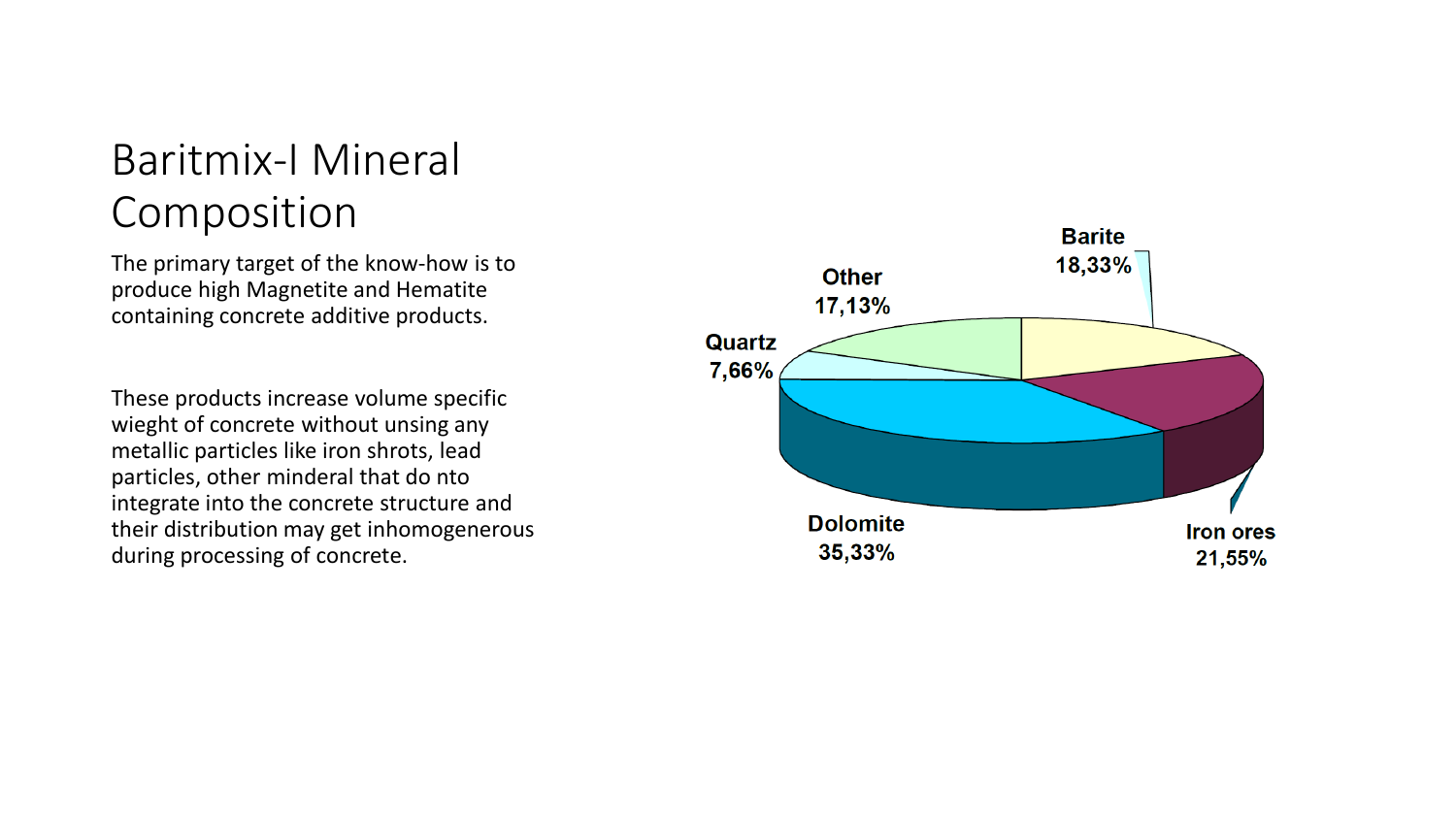#### There are commercially available technologies to produce powdered magnetite

Our target specification for the product requires coarse fractions of magnetite or high magnetite containing particles.

Powder like products are just partially applicable and can be used as cement additives only.

Our target is to use both fractions to enable highest possible magnetite concentration in the concrete composition without any negative effects on concrete properties, like strength, rapture, cracking and increasing properties like density and radiation absorption (X-ray, Gammar-rays.

Commercially availabel technologies can not be applied 1:1

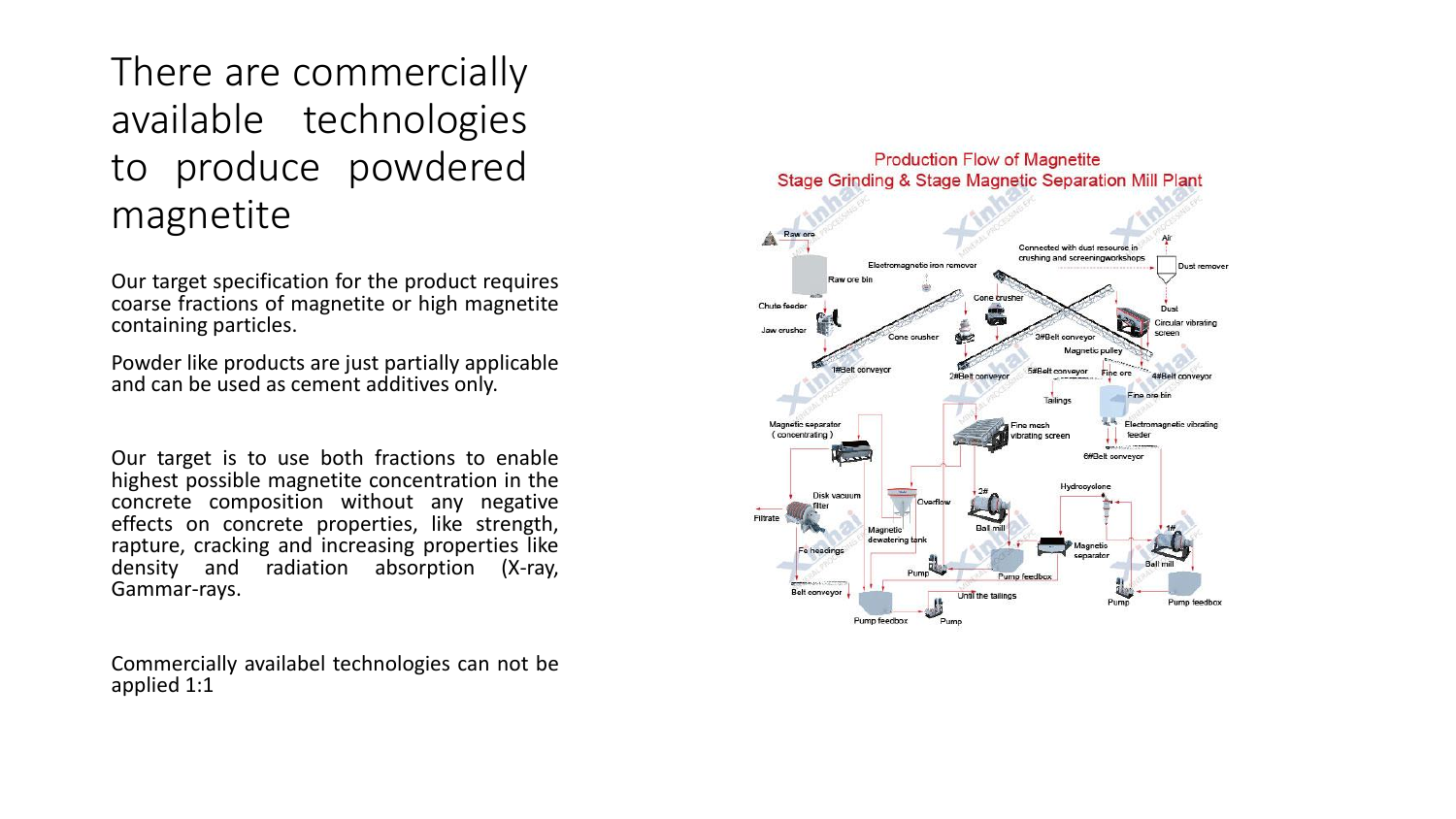## Recommended technology to beneficiate BARITMIX-I

The raw pile of **Baritmix-I** consists of grains of 0-12 mm size. Mineral composition is show in slide 2.

- **1. BARITMIX-I** is transported and fed dry to fractionating screens *Shaking Screens*.
- 2. Shaking Screens prpduce three fractions**: A: coars** 4 12 mm; **B: Mid fraction** 0,2 4 mm; **C: fines** 0 0,2 mm;
- **3. A Coars Fraction** is fed to a *Crasher or Hammer Mill* then fed back to screen plant
- **4. B Mid Fraction** is fed to *Dry Magnetic Separator*
- **5. C Fine Fraction** is fed to a *Blow Separator* two further fractions are made: **powder** 0-63 micron and **fine grains** 63 – 200 micron,
- 6. Powder and fine grains are suspended in water in *Mixing Tanks* (1+1) and the slurry is fed to *Wet Magnetic Separators*
- 7. **The magnetic fractions** of both streams are fed to *Hydorcyclones* (1+1)
- 8. The concentrated slurry is sent *Settling Tanks* and *Dewatering* and *Drying*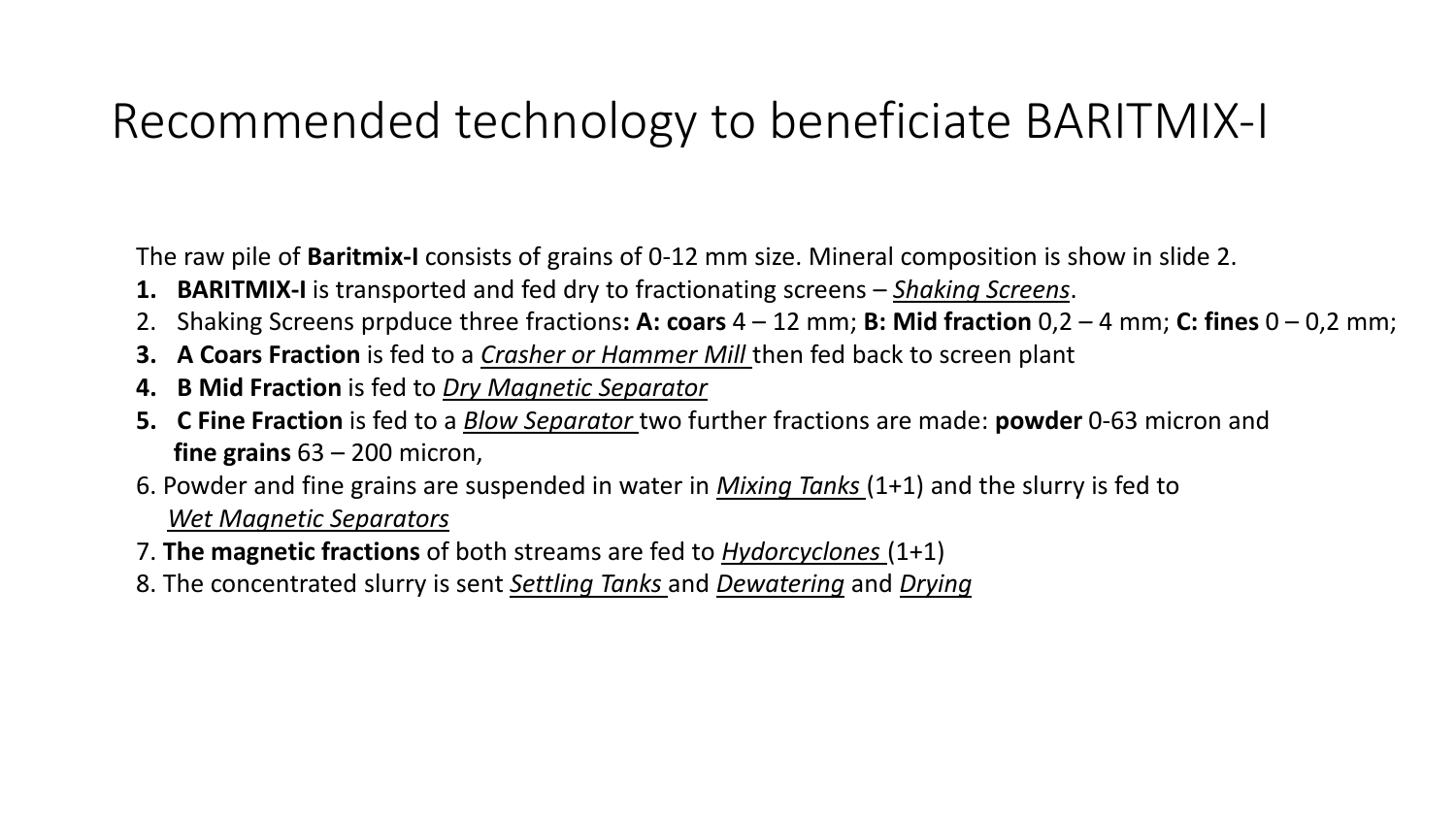## Simplified alterantive technology

The raw pile of **Baritmix-I** consists of grains of 0-12 mm size. Mineral composition is show in slide 2.

- **1. BARITMIX-I** is transported and fed dry to fractionating screens *Shaking Screens*.
- 2. Shaking Screens prpduce three fractions**: A: coars** 4 12 mm; **B: Mid fraction** 0,2 4 mm; **C: fines** 0 0,2 mm;
- **3. A Coars Fraction** is fed to a *Crasher or Hammer Mill* then fed back to screen plant
- **4. B Mid Fraction** is fed to *Dry Magnetic Separator* to produce Magnetite rich product, then sent to packaging
- **5. C Fine Fraction** is fed to a mixing tank to make water based **suspension** which is then fed to a
- *6. Wet Magnetic Separator* to extract magnetic particles from thin suspension, which stream then fed to a
- *7. Hydrocyclone* and then to a settling tank, the resulting sludge/slurry is then removed and fed to a *Dewatering Unit*
- 8. Dewatering take splace on a *fine cloth mech of 40 microns* and
- 9. the filter cake is then broken and dried in a heated channel befoe packaging in big bags.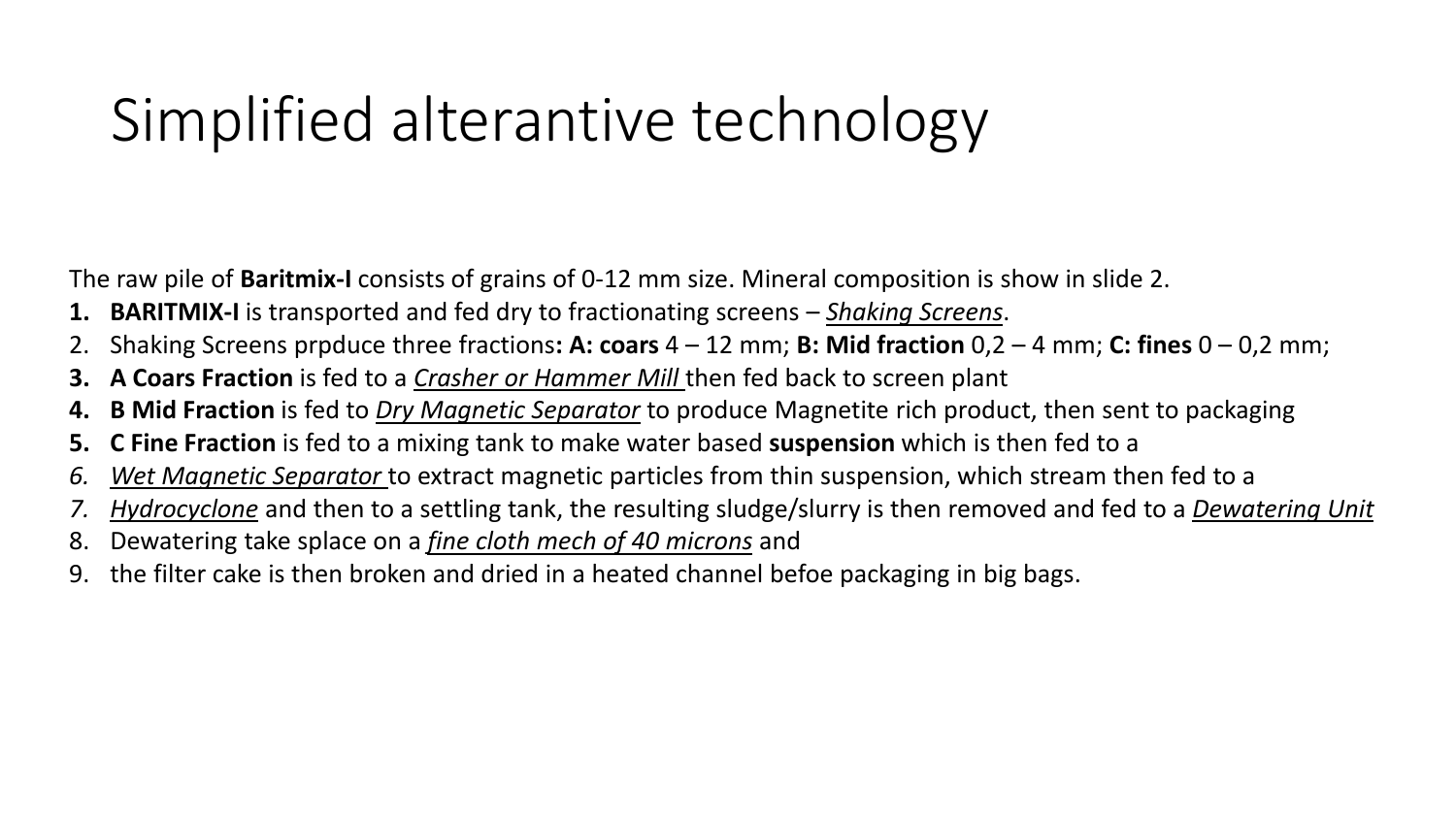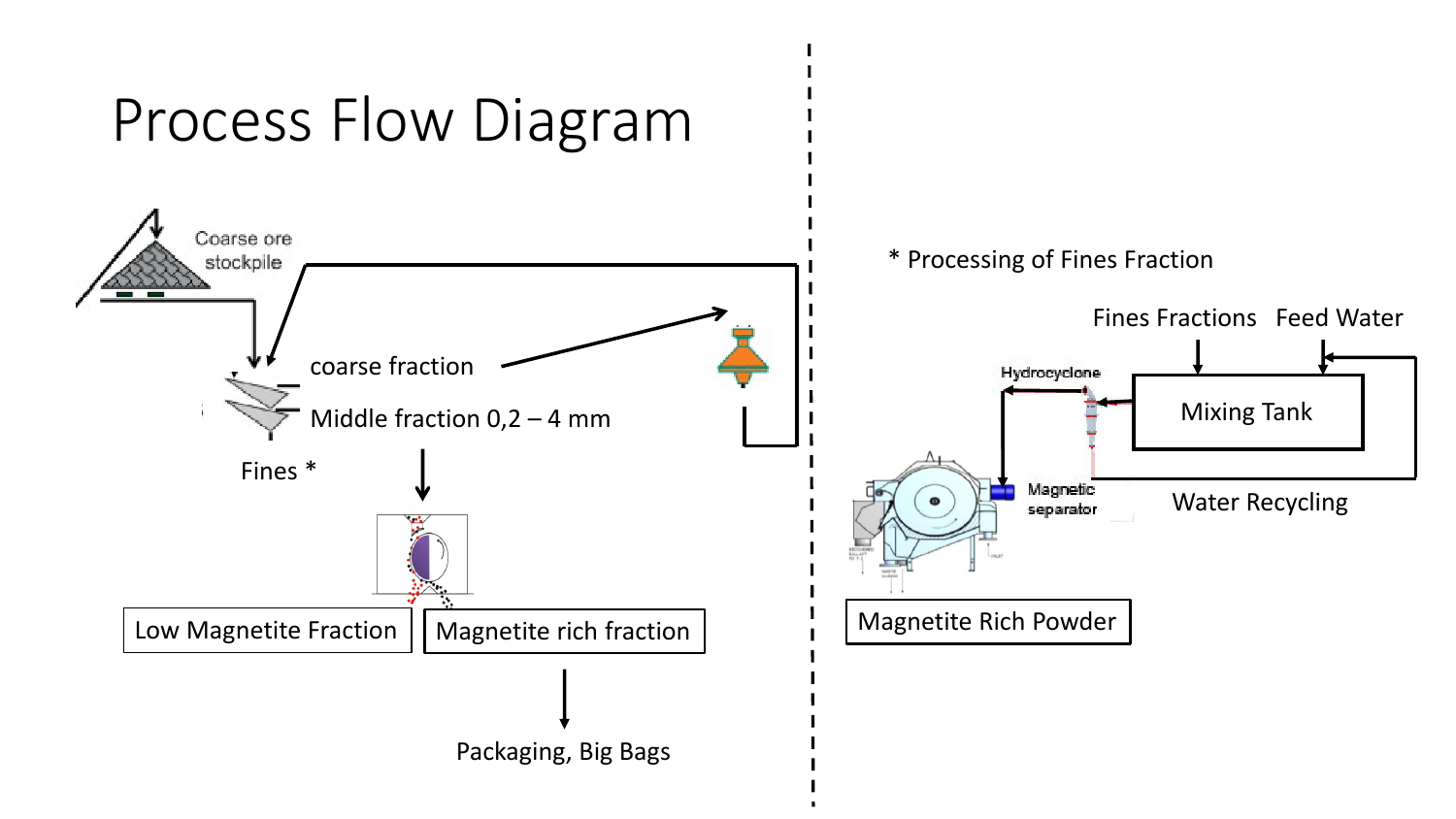# Prcision Magnetic Separator used at Consolidated Rutile Limited Company